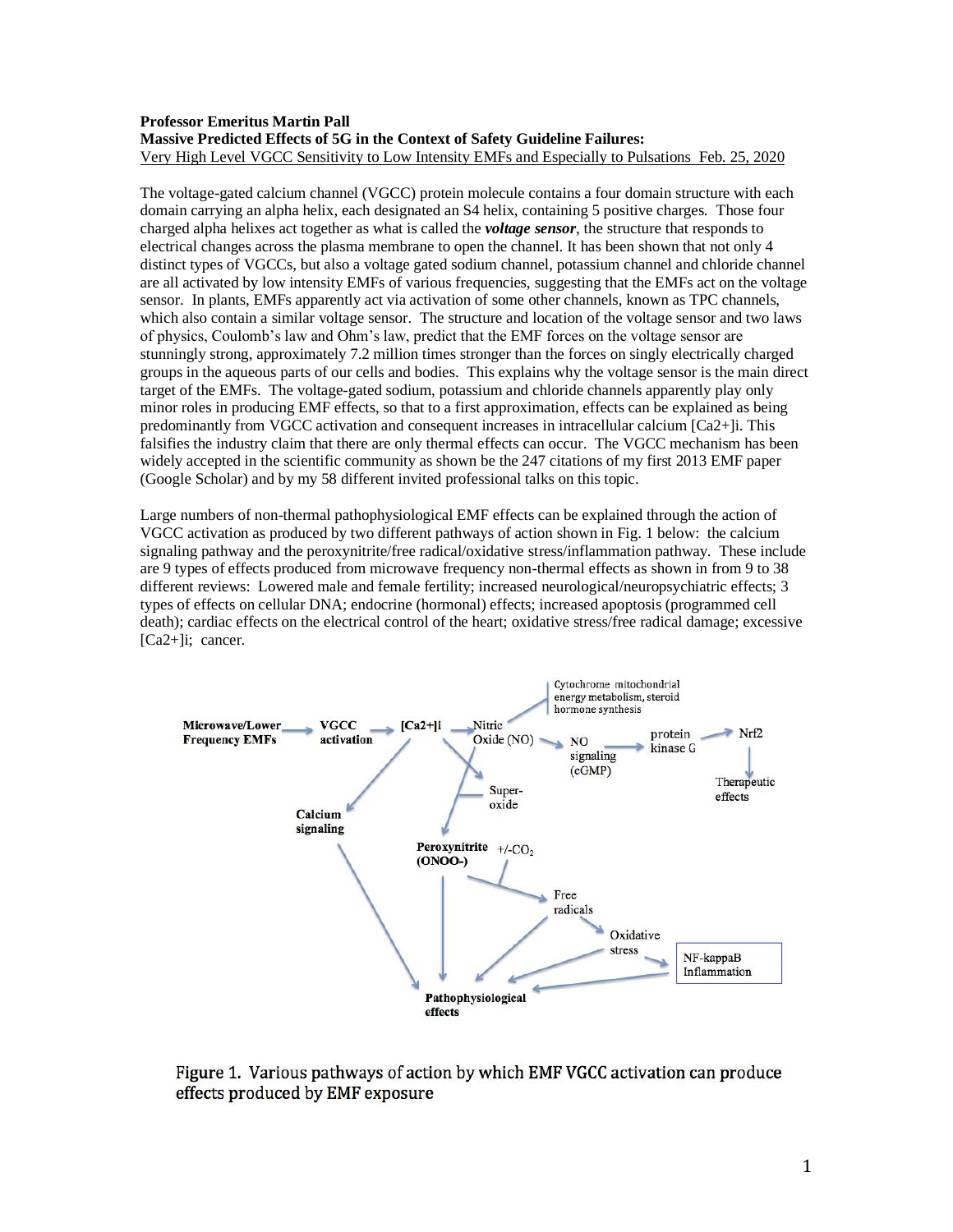ICNIRP, EU, UK and other "safety guidelines" are all based on average intensities over a 6 minute period, with allowable exposures set by SAR, a measure of heating. Predictions of these safety guidelines have been tested by 8 different highly repeated types of studies and each of these 8 shows that the safety guideline fail and fail massively. Modulating pulsations, nanosecond pulses and paired nanosecond pulses of identical polarity each produce large effects that the safety guidelines claim cannot be produced. These pulsation effects are of high relevance to 5G because 5G is designed to be very highly pulsed in order to carry vast amounts of information per second, because it is the pulsations that carry the information. Other types of evidence showing that the safety guidelines do not predict biological effects include the calcium channel blocker studies which show that low intensity EMF exposures produce effects through VGCC activation rather than by heating, the many reviews showing non-thermal health impacts discussed above and the findings that there are exposure windows that produce maximum effects but lower and higher intensity exposures produce much lower effects. The failure of the "safety guidelines" to predict biological effects and therefore safety means that these are not safety guidelines. Consequently, any claims of safety made by the multi-trillion euro telecommunications industry based on these "safety guidelines" are simply fraudulent.

These failures of the "safety guidelines" must be considered in terms of the principle that is at the core of the scientific method. That principle is that when we have a scientific theory and we test predictions of that theory and the theory predictions are shown to be false, *then we must throw the theory out.* It follows that when we have eight highly repeated findings each of which show that the "safety guidelines" do not predict biological effects and do not, therefore, predict safety, it is a scientific requirement that the "safety guidelines" be thrown out. The failure of ICNIRP, he European Commission and various regulatory agencies to throw out the "safety guidelines" clearly shows that their actions are both unscientific and antiscientific.

# Penetration of Millimeter Wave Effects

What can we say, then, about 5G? MM-waves used for 5G also work via VGCC activation. 5G is designed to carry extraordinarily high amounts of information per second and is, therefore, extraordinarily highly pulsed. The electrical parts of these MM-waves do not penetrate well into buildings, such that millions of 5G antennae are planned in close proximity to our home, schools, churches, businesses, etc, such that it will be nearly impossible to avoid exposures. Given the high pulsation level for 5G radiation, even short exposures may well produce severe biological effects. In addition to this, the finding that 5G systems involve output power sometimes like 30 times higher output than did previous systems, we have an strong argument for disaster (Human exposure to RF fields in 5G downlinkI Nasim, S Kim - arXiv preprint arXiv:1711.03683, 2017 - arxiv.org).

It has been argued by the industry that 5G will only produce effects in the outer millimeter of the body because of the absorption of 5G radiation and other MM-wave frequency EMFs. It is the case that 5G and other millimeter wave frequencies will produce very strong surface effects which are of major concern. But it has also been shown that MM-waves produce highly penetrating effects, impacting human brain function and EEG activity and also impacting many internal organs in animals. Zalyobokskaya NP, 1977. Biological effect of millimeter radiowaves. Vrachebnoye Delo 3: 116-119. Declassified and Approved for release 2012/05/10: CIA-RDP88B01125R000300120005-6 Levedeva NN, Reactions of the central nervous system to peripheral effects of low-intensity EHF emissions. Approved for release 2000/08/10: CIA-RDP96-00792R000100070001-9 Potekhina IL, Akoyev GN, Yenin LD, Oleyner 1992 Effects of low-intensity electromagnetic radiation in the millimeter range on the cardiovascular system of the white rat. Fiziol Zh 78:35-41 Numerous other citations showing penetrating effects of millimeter waves are cited in: Betskii OY & Lebedeva NN. Low-intensity millimeter waves in biology and medicine. In: Clinical Application of Bioelectromagnetic Medicine, Marcel Decker, New York, pp. 30-61. A very recent paper came to the same conclusion that millimeter waves produce highly penetrating effects for the same reason, extensive empirical evidence: Kostoff et al (Toxicol Lett 2020:323;35-40).

So the industry claims are wrong on this as in so many other areas. How can we get such penetrating effects? The magnetic parts of the coherent EMFs are highly penetrating. They place forces on dissolved ions in the aqueous parts of our cells and bodies, moving those ions and regenerating the electrical parts of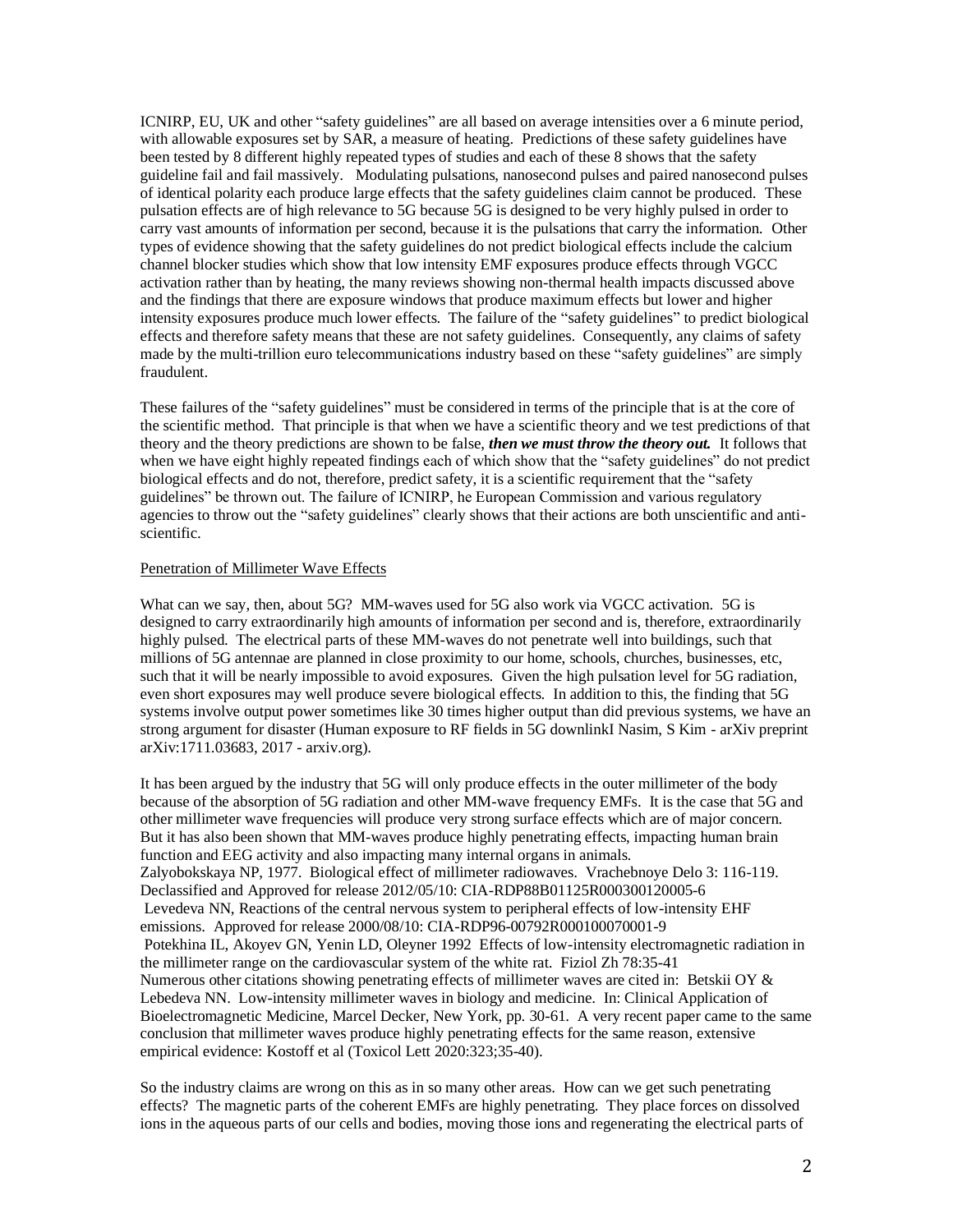the EMFs with the same frequency and pulsations, just much lower intensity. Those can then activate the VGCC voltage sensor because of its extraordinary sensitivity to the electrical forces of even very weak EMFs. So the physics again tells us how the system works on the main actual biological target the VGGC voltage sensor.

The impacts of any full fledged 5G (it always works together with 4G) *will be vastly worse than any initial impacts seen following the turning on of 5G*, because initially 5G has little to communicate with, so it will initially have much less pulsation. My six worst nightmares is that 5G will produce widespread in in most cases universal or near-universal impact of the following types (and each of these needs to be considered in detail, based on the available evidence): 1. A rapid and irreversible crash in human reproduction to close to zero, based mainly but not solely on the impacts on male reproduction. 2. A rapid (albeit somewhat slower than in 1) crash in our collective brain function produced by massive impacts on human brain structure and function. 3. Very early onset Alzheimer's dementia also caused by the human brain impact seen in 2. 4. Autism and ADHD caused primarily by perinatal 4G/5G exposures. 5. Massive deterioration in the human gene pool, caused by the DNA effects in human sperm and possibly also on human eggs. 6. Widespread sudden cardiac death in all age ranges caused by the EMF impacts on the pacemaker cells in the sino-atrial node of the heart.

#### What are we actually seeing initially from 5G?

The reports of human effects in Switzerland included many reports of neurological/neuropsychiatric effects and also cardiac effects . [https://www.illustre.ch/magazine/5g-sentons-](https://www.illustre.ch/magazine/5g-sentons-cobayes?utm_source=facebook&fbclid=IwAR1kXKK1yWBDKoaZRVOQB7gRvC8o-1a3GyVbQHJPyPkAzzpl73iKYtaiA6Q)

[cobayes?utm\\_source=facebook&fbclid=IwAR1kXKK1yWBDKoaZRVOQB7gRvC8o-](https://www.illustre.ch/magazine/5g-sentons-cobayes?utm_source=facebook&fbclid=IwAR1kXKK1yWBDKoaZRVOQB7gRvC8o-1a3GyVbQHJPyPkAzzpl73iKYtaiA6Q)

[1a3GyVbQHJPyPkAzzpl73iKYtaiA6Q](https://www.illustre.ch/magazine/5g-sentons-cobayes?utm_source=facebook&fbclid=IwAR1kXKK1yWBDKoaZRVOQB7gRvC8o-1a3GyVbQHJPyPkAzzpl73iKYtaiA6Q) There are, of course many reviews reporting such effects, as discussed above, following EMF exposures. The physicians in Stuttgart reported these same two types of effects following 5G rollout and in addition, high amounts of electromagnetic hypersensitivity (EHS). [https://www.stuttgarter-nachrichten.de/inhalt.demo-am-staatsministerium-in-stuttgart-protest-gegen-5-g-in](https://www.stuttgarter-nachrichten.de/inhalt.demo-am-staatsministerium-in-stuttgart-protest-gegen-5-g-in-weissen-arztkitteln.f964401b-85f9-4915-a236-4f3177597300.html)[weissen-arztkitteln.f964401b-85f9-4915-a236-4f3177597300.html](https://www.stuttgarter-nachrichten.de/inhalt.demo-am-staatsministerium-in-stuttgart-protest-gegen-5-g-in-weissen-arztkitteln.f964401b-85f9-4915-a236-4f3177597300.html) All three of these effects were reported to occur following smart meter exposures in both the Lamech and also the Conrad studies; all three were also reported to occur in the largest EMF occupational exposures studies ever performed as reviewed by Professor Emeritus Karl Hecht. The difference is that the effects appear to be much more severe following 5G exposure as opposed to the occupational exposure studies or even the smart meter studies. I am aware of still more severe apparent 5G neuropsychiatric effects in Southern California, but those have not been published to date. We have every reason to believe that any full fledged 5G system, communicating with the "internet of things" will produce still vastly greater effects than any of these initial findings.

It was proudly announced in England that an ambulance service will be using 5G communication between the ambulances and the hospitals served by them. The first such ambulance, it was proudly announced, was to be put into operation in Coventry in the West Midlands region of the UK: <https://www.coventrytelegraph.net/news/coventry-news/what-is-5g-15108544>So what happened when that 5G ambulance was operational? What happened is that three of the ambulance personnel died within an 11 day period of apparent suicide: Three NHS workers die suddenly while working for same 'toxic' ambulance trust. Could 5G be related? Alan Selby Mirror Sun, 24 Nov 2019 02:23 UTC; <https://www.bbc.com/news/uk-england-suffolk-50522214>; [https://www.itv.com/news/anglia/2019-11-](https://www.itv.com/news/anglia/2019-11-22/concern-for-welfare-of-east-of-england-ambulance-staff-after-three-deaths-in-11-days/) [22/concern-for-welfare-of-east-of-england-ambulance-staff-after-three-deaths-in-11-days/](https://www.itv.com/news/anglia/2019-11-22/concern-for-welfare-of-east-of-england-ambulance-staff-after-three-deaths-in-11-days/) Shortly before their deaths a whistleblower wrote to the East of England Ambulance Service NHS Trust's boss complaining about psychological abuse. There are widespread neuropsychiatric effects produced by low intensity EMF exposures, including depression. Depression can cause suicide and various neuropsychiatric effects may well lead to abusive behavior.

Two large occurrences of panic in cattle in the North Friesland area of the Netherlands correlated with 5G testing exposures[: www.melkvee.nl/artikel/191780-koeien-in-paniek-mogelijk-door-testen-5g-netwerk/](http://www.melkvee.nl/artikel/191780-koeien-in-paniek-mogelijk-door-testen-5g-netwerk/)  This should not be surprising, given that EMF exposures cause neurological/neuropsychiatric effects. Two specific mechanisms are likely to be involved in producing panic in cattle. Excessive VGCC activity produces fear conditioning in animals and in humans (Kabir et al, J Physiol 2016; 20:5823-5837). EMFs also acting via excessive VGCC activity also produce large increases in the release of norepinephrine, the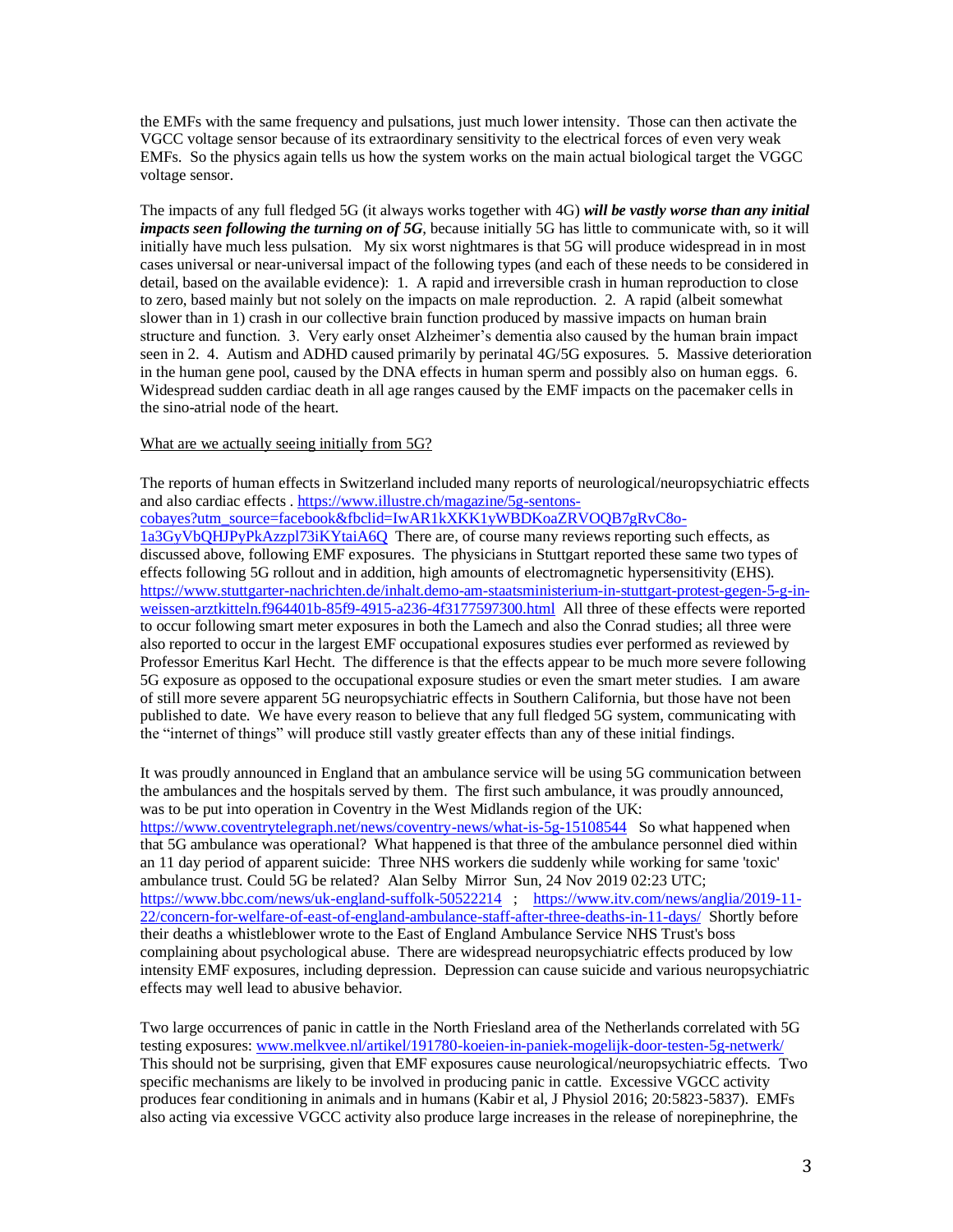fight or flight hormone. These two are likely to act together to produce panic. The impact of EMFs on milk production in dairy cattle suggests that cattle may be quite sensitive to EMF effects. There are also several incidences of bizarre, aggressive behavior of cattle and sheep from Germany that may also be related to 5G radiation effects:

1. [https://www.nordbuzz.de/niedersachsen/niedersachsen-ort29155/papenburg-oldenburg-niedersachsen](https://urldefense.proofpoint.com/v2/url?u=https-3A__www.nordbuzz.de_niedersachsen_niedersachsen-2Dort29155_papenburg-2Doldenburg-2Dniedersachsen-2Dschock-2Dschafe-2Dbrechen-2Dattackieren-2Dmenschen-2D11833036.html&d=DwMFAg&c=C3yme8gMkxg_ihJNXS06ZyWk4EJm8LdrrvxQb-Je7sw&r=W1YGZ07SbOeyl6vHlhO0du13mo9dEOBJmyu-ykYY10c&m=72IG9W0OBmzqNOpW5IMOJVtbvCTbffvUVaJ91YAFmJo&s=Kp-OK9yn49fqWL09reAgIJ4ejcFyfX7SB-QoNqIc9ZQ&e=)[schock-schafe-brechen-attackieren-menschen-11833036.html](https://urldefense.proofpoint.com/v2/url?u=https-3A__www.nordbuzz.de_niedersachsen_niedersachsen-2Dort29155_papenburg-2Doldenburg-2Dniedersachsen-2Dschock-2Dschafe-2Dbrechen-2Dattackieren-2Dmenschen-2D11833036.html&d=DwMFAg&c=C3yme8gMkxg_ihJNXS06ZyWk4EJm8LdrrvxQb-Je7sw&r=W1YGZ07SbOeyl6vHlhO0du13mo9dEOBJmyu-ykYY10c&m=72IG9W0OBmzqNOpW5IMOJVtbvCTbffvUVaJ91YAFmJo&s=Kp-OK9yn49fqWL09reAgIJ4ejcFyfX7SB-QoNqIc9ZQ&e=)

2. [https://www.sueddeutsche.de/bayern/bayern-peiting-kuh-bauernhof-dach-1.4626878](https://urldefense.proofpoint.com/v2/url?u=https-3A__www.sueddeutsche.de_bayern_bayern-2Dpeiting-2Dkuh-2Dbauernhof-2Ddach-2D1.4626878&d=DwMFAg&c=C3yme8gMkxg_ihJNXS06ZyWk4EJm8LdrrvxQb-Je7sw&r=W1YGZ07SbOeyl6vHlhO0du13mo9dEOBJmyu-ykYY10c&m=72IG9W0OBmzqNOpW5IMOJVtbvCTbffvUVaJ91YAFmJo&s=vYaOS04b9xYDHAC9-vmzxJ-ZKJxcJavivDICtOnpScc&e=)

3. [https://www.bayerische-staatszeitung.de/staatszeitung/leben-in-bayern/detailansicht-leben-in-](https://urldefense.proofpoint.com/v2/url?u=https-3A__www.bayerische-2Dstaatszeitung.de_staatszeitung_leben-2Din-2Dbayern_detailansicht-2Dleben-2Din-2Dbayern_artikel_danger-2Ddie-2Dkuh-2Ddas-2Dwilde-2Dwesen.html&d=DwMFAg&c=C3yme8gMkxg_ihJNXS06ZyWk4EJm8LdrrvxQb-Je7sw&r=W1YGZ07SbOeyl6vHlhO0du13mo9dEOBJmyu-ykYY10c&m=72IG9W0OBmzqNOpW5IMOJVtbvCTbffvUVaJ91YAFmJo&s=j4v_KYuHGSZjZflRmx1ZoQHfqe-lNRiLqIpVX9DUuy8&e=)

[bayern/artikel/danger-die-kuh-das-wilde-wesen.html](https://urldefense.proofpoint.com/v2/url?u=https-3A__www.bayerische-2Dstaatszeitung.de_staatszeitung_leben-2Din-2Dbayern_detailansicht-2Dleben-2Din-2Dbayern_artikel_danger-2Ddie-2Dkuh-2Ddas-2Dwilde-2Dwesen.html&d=DwMFAg&c=C3yme8gMkxg_ihJNXS06ZyWk4EJm8LdrrvxQb-Je7sw&r=W1YGZ07SbOeyl6vHlhO0du13mo9dEOBJmyu-ykYY10c&m=72IG9W0OBmzqNOpW5IMOJVtbvCTbffvUVaJ91YAFmJo&s=j4v_KYuHGSZjZflRmx1ZoQHfqe-lNRiLqIpVX9DUuy8&e=)

4. [https://www.tz.de/bayern/altoetting-bayern-tier-drama-kuh-buext-aus-stall-aus-sie-ueberlebt-ihren](https://urldefense.proofpoint.com/v2/url?u=https-3A__www.tz.de_bayern_altoetting-2Dbayern-2Dtier-2Ddrama-2Dkuh-2Dbuext-2Daus-2Dstall-2Daus-2Dsie-2Dueberlebt-2Dihren-2Dausflug-2Dnicht-2D12189661.html&d=DwMFAg&c=C3yme8gMkxg_ihJNXS06ZyWk4EJm8LdrrvxQb-Je7sw&r=W1YGZ07SbOeyl6vHlhO0du13mo9dEOBJmyu-ykYY10c&m=72IG9W0OBmzqNOpW5IMOJVtbvCTbffvUVaJ91YAFmJo&s=Q9opiLXxaEyVPSpLSpI2V--vj4rn5x5Od-9q2H_Mkhs&e=)[ausflug-nicht-12189661.html](https://urldefense.proofpoint.com/v2/url?u=https-3A__www.tz.de_bayern_altoetting-2Dbayern-2Dtier-2Ddrama-2Dkuh-2Dbuext-2Daus-2Dstall-2Daus-2Dsie-2Dueberlebt-2Dihren-2Dausflug-2Dnicht-2D12189661.html&d=DwMFAg&c=C3yme8gMkxg_ihJNXS06ZyWk4EJm8LdrrvxQb-Je7sw&r=W1YGZ07SbOeyl6vHlhO0du13mo9dEOBJmyu-ykYY10c&m=72IG9W0OBmzqNOpW5IMOJVtbvCTbffvUVaJ91YAFmJo&s=Q9opiLXxaEyVPSpLSpI2V--vj4rn5x5Od-9q2H_Mkhs&e=)5. Ahttps:/[/www.tz.de/welt/ice-strecke-kassel-wuerzburg-kuh-laeuft-in](https://urldefense.proofpoint.com/v2/url?u=http-3A__www.tz.de_welt_ice-2Dstrecke-2Dkassel-2Dwuerzburg-2Dkuh-2Dlaeuft-2Din-2Dtunnel-2Dund-2Dlegt-2Dbahnverkehr-2Dlahm-2Dzr-2D11832114.html&d=DwMFAg&c=C3yme8gMkxg_ihJNXS06ZyWk4EJm8LdrrvxQb-Je7sw&r=W1YGZ07SbOeyl6vHlhO0du13mo9dEOBJmyu-ykYY10c&m=72IG9W0OBmzqNOpW5IMOJVtbvCTbffvUVaJ91YAFmJo&s=u1a8LEuKG8h9JfzDFjS8jqFkSJUNAf9OdfO-8-lBdN4&e=)[tunnel-und-legt-bahnverkehr-lahm-zr-11832114.html](https://urldefense.proofpoint.com/v2/url?u=http-3A__www.tz.de_welt_ice-2Dstrecke-2Dkassel-2Dwuerzburg-2Dkuh-2Dlaeuft-2Din-2Dtunnel-2Dund-2Dlegt-2Dbahnverkehr-2Dlahm-2Dzr-2D11832114.html&d=DwMFAg&c=C3yme8gMkxg_ihJNXS06ZyWk4EJm8LdrrvxQb-Je7sw&r=W1YGZ07SbOeyl6vHlhO0du13mo9dEOBJmyu-ykYY10c&m=72IG9W0OBmzqNOpW5IMOJVtbvCTbffvUVaJ91YAFmJo&s=u1a8LEuKG8h9JfzDFjS8jqFkSJUNAf9OdfO-8-lBdN4&e=)

5. Ahttps:/[/www.tz.de/welt/ice-strecke-kassel-wuerzburg-kuh-laeuft-in-tunnel-und-legt-bahnverkehr-lahm](https://urldefense.proofpoint.com/v2/url?u=http-3A__www.tz.de_welt_ice-2Dstrecke-2Dkassel-2Dwuerzburg-2Dkuh-2Dlaeuft-2Din-2Dtunnel-2Dund-2Dlegt-2Dbahnverkehr-2Dlahm-2Dzr-2D11832114.html&d=DwMFAg&c=C3yme8gMkxg_ihJNXS06ZyWk4EJm8LdrrvxQb-Je7sw&r=W1YGZ07SbOeyl6vHlhO0du13mo9dEOBJmyu-ykYY10c&m=72IG9W0OBmzqNOpW5IMOJVtbvCTbffvUVaJ91YAFmJo&s=u1a8LEuKG8h9JfzDFjS8jqFkSJUNAf9OdfO-8-lBdN4&e=)[zr-11832114.html](https://urldefense.proofpoint.com/v2/url?u=http-3A__www.tz.de_welt_ice-2Dstrecke-2Dkassel-2Dwuerzburg-2Dkuh-2Dlaeuft-2Din-2Dtunnel-2Dund-2Dlegt-2Dbahnverkehr-2Dlahm-2Dzr-2D11832114.html&d=DwMFAg&c=C3yme8gMkxg_ihJNXS06ZyWk4EJm8LdrrvxQb-Je7sw&r=W1YGZ07SbOeyl6vHlhO0du13mo9dEOBJmyu-ykYY10c&m=72IG9W0OBmzqNOpW5IMOJVtbvCTbffvUVaJ91YAFmJo&s=u1a8LEuKG8h9JfzDFjS8jqFkSJUNAf9OdfO-8-lBdN4&e=)

Each of these needs to be clearly investigated for possible roles of 5G radiation. The  $5<sup>th</sup>$  of these is the most clearly linked to 5G because the cow involved is from North Friesland, where cattle were, as noted in the second paragraph above, exposed to 5G radiation. Each of these must be investigated before any final conclusions can be drawn. However given that the "safety guidelines" have been repeatedly shown to fail to predict biological effects and therefore safety and that therefore, all assurances of safety based on those "safety guidelines" are fraudulent, and that there are plausible mechanisms by which EMF exposures can cause these effects, it is essential that the obvious possible cause, electromagnetic field exposures from 5G and/or high antenna density 4G radiation, should be extensively studied.

There have been a series of very unusual human birth defects, in both Germany and France, involving aberrant limb development, such as aberrant hand and finger structure and even missing hands or missing arms. [https://www.faz.net/aktuell/gesellschaft/menschen/gelsenkirchen-drei-saeuglinge-mit](https://www.faz.net/aktuell/gesellschaft/menschen/gelsenkirchen-drei-saeuglinge-mit-handfehlbildungen-geboren-16382810.html)[handfehlbildungen-geboren-16382810.html](https://www.faz.net/aktuell/gesellschaft/menschen/gelsenkirchen-drei-saeuglinge-mit-handfehlbildungen-geboren-16382810.html) <img alt="France launches nationwide investigation after babies born with missing or malformed limbs" class="media\_\_image" src="//cdn.cnn.com/cnnnext/dam/assets/171108105918-baby-feet-stock-large-169.jpg"> None of the many articles on these limb birth defects have suggested a link to 5G EMF exposures but such a link should be considered. The reason for that is that Bates et al, Ion Channels in Development and Cancer, Annu Rev Cell Dev Biol 2015; 31: 231-247 showed that elevation of both VGCC activity and also elevation of other voltage-gated ion channels can produce aberrant limb development. While the excessive activities of single channels do not produce aberrations identical to those in these recent human birth defects, a combination of excessive voltage-gated ion channel activities may well do so. Among the genetic studies showing that excessive activity of a particular VGCC produce limb developmental defects are the studies on Timothy syndrome. The Timothy syndrome mutation produces much higher VGCC activity because the closing mechanism of the channel is defective, such that activated channels close extremely slowly such that they produce much higher [Ca2+]i. The Timothy syndrome mutation produces not only limb development aberrations but also severe cases of autism and also cardiac effects. Most Timothy syndrome individuals die of apparent sudden cardiac death at age ranges circa 3 to 7 years old – the oldest known Timothy syndrome individual died at age 13. Here we have two effects produced or apparently produced by 5G exposures, the cardiac effects and the limb birth defects and a third proposed to be caused perinatal by 5G exposures, namely autism, all linked in their causation to VGCC activation.

There were hundreds of birds which died of apparent sudden cardiac death during three days of 5G testing in a park near Rotterdam. [https://www.healthnutnews.com/hundreds-of-birds-dead-during-5g-experiment](https://www.healthnutnews.com/hundreds-of-birds-dead-during-5g-experiment-in-%20the-hague-the-netherlands/)in- [the-hague-the-netherlands/](https://www.healthnutnews.com/hundreds-of-birds-dead-during-5g-experiment-in-%20the-hague-the-netherlands/) There had been earlier stories published on these bird deaths where the industry denied doing 5G testing but in this article, it was shown that workers had been told to lie about those tests. It has been shown in rodents that MM-wave exposure (non-pulsed) can cause sudden cardiac death (Potekhina IL, Akoyev GN, Yenin LD, Oleyner 1992 Effects of low-intensity electromagnetic radiation in the millimeter range on the cardiovascular system of the white rat. Fiziol Zh 78:35-41 (in Russian)), making it very plausible that these bird deaths were in fact caused by 5G exposures. A second apparent large epidemic of birds falling out the sky of apparent cardiac death occurred last October shortly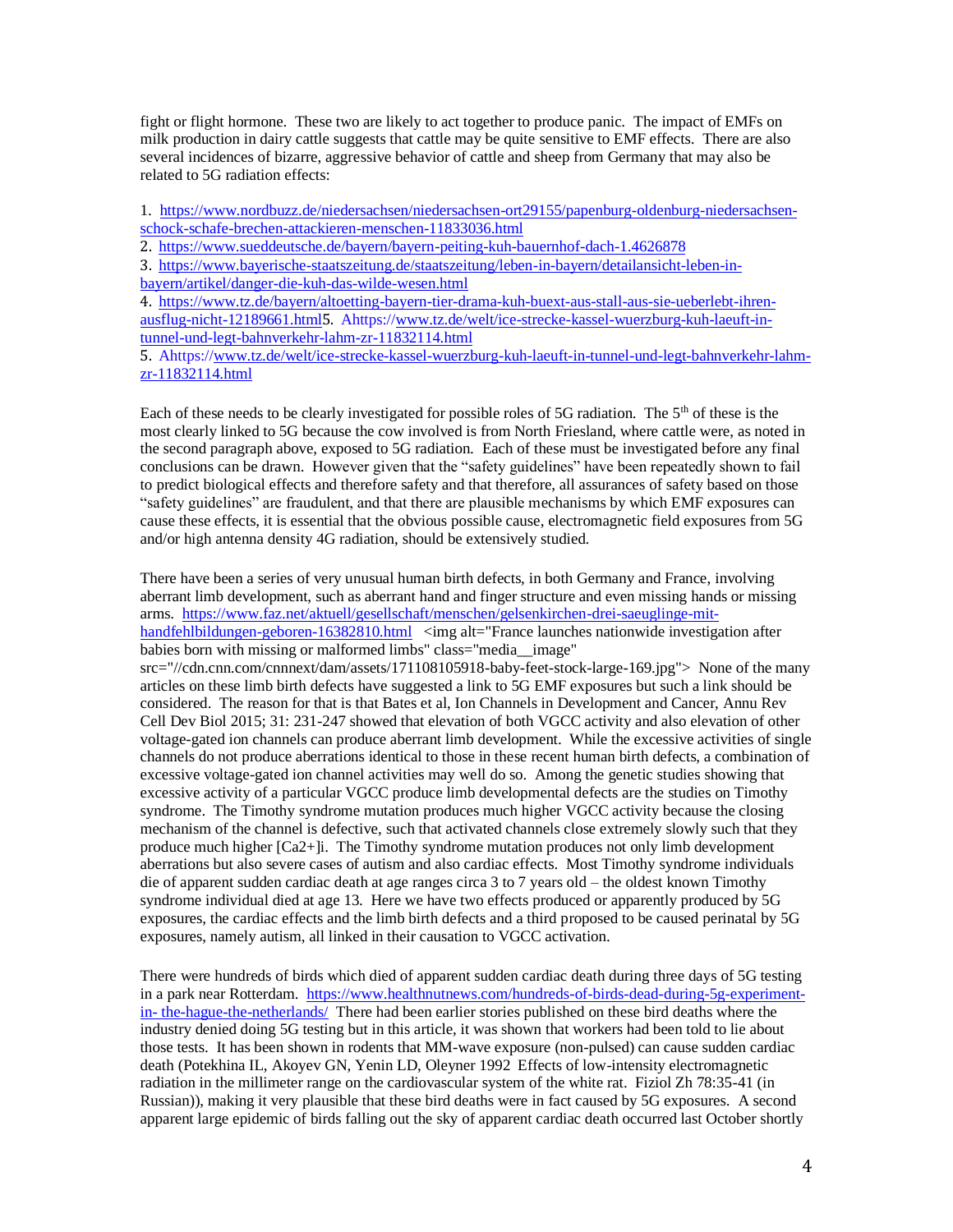after the 5G ambulance was turned on in Coventry (see discussion above): , In October, there were already reports that birds fell down from the sky outside the Coventry hospital, after 5G antennas were turned on to enable the Smart Ambulance 5G wireless system in Coventry. See link: https://www.facebook.com/Francesalexandrina/posts/2704854299560059

Insect will be massively impacted by 5G EMFs. In 2000 and 2001, two US patents issued for the use of millimeter wave EMFs as insecticides (patent #s 6,073,365 and 6,192,598). These were for using nonpulsed EMFs not the extraordinarily pulsed and therefore dangerous 5G EMFs.

## 5G will likely cause massive fires because of the impact of 5G EMFs on plants.

EMFs impact plants producing large increases in intracellular calcium levels which act in turn to produce large increases in highly volatile and highly flammable terpenes. This, in turn, can make the plants burn as if they were sprayed with a light spray of gasoline. We may have seen the first 5G fires. Five cities along the east coast of South Korea, where some of the earliest 5G rollouts in the world occurred, had their 5G systems turned on – late April 3, 2019. The five unprecedented fires occurred in those same cities  $1\frac{1}{2}$ days later, April 5, 2019! [https://www.thehindu.com/sci-tech/technology/s-korea-launches-5g-networks](https://www.thehindu.com/sci-tech/technology/s-korea-launches-5g-networks-early-to-secure-world-first/article26730605.ece)[early-to-secure-world-first/article26730605.ece](https://www.thehindu.com/sci-tech/technology/s-korea-launches-5g-networks-early-to-secure-world-first/article26730605.ece) ;

https://www.telegraph.co.uk/news/2019/04/05/thousands-flee-homes-wildfires-rip-south-korea/; <https://www.thesun.co.uk/news/8799140/south-korea-biggest-wildfire-near-olympic-city/>

Other possible 5G fires may have also occurred in 2019 in areas of Southern California where 5G was rolled out, including along I405 freeway.

### Role of 5G in the Coronavirus Epidemic in Wuhan China

Wuhan, the capital of Hubei province in China, was chosen to be China's first 5G "smart city" and the location of China's first smart 5G highway. Wuhan is also the center of the horrendous coronavirus epidemic. The possible linkage between these two events was first discussed in an Oct. 31, 2019 article entitled: "Wuhan was the province where 5G was rolled out, now the center of deadly virus" https://5gemf.com/wuhan-was-the-province-where-5g-was-rolled-out-now-the-center-of-deadly-virus/

The question that is being raised here is not whether 5G is responsible for the virus, but rather whether 5G radiation, acting via VGCC activation may be exacerbating the viral replication or the spread or lethality of the disease. Let's backtrack and look at the recent history of 5G in Wuhan in order to get some perspective on those questions. An Asia Times article, dated Feb. 12, 2019

(https://www.asiatimes.com/2019/02/article/china-to-launch-first-5g-smart-highway) stated that there were 31 different 5G base stations (that is antennae) in Wuhan at the end of 2018. There were plans developed later such that approximately 10,000 5G antennae would be in place at the end of 2019, with most of those being on 5G LED smart street lamps. The first such smart street lamp was put in place on May 14, 2019 (www.china.org.cn/china/2019-05/14/content\_74783676.htm), but large numbers only started being put in place in October, 2019, such that there was a furious pace of such placement in the last 2 ½ months of 2019. These findings show that the rapid pace of the coronavirus epidemic developed at least roughly as the number of 5G antennae became extraordinarily high. So we have this finding that China's 1st 5G smart city and smart highway is the epicenter of this epidemic and this finding that the epidemic only became rapidly more severe as the numbers of 5G antennae skyrocketed.

Are these findings coincidental or does 5G have some causal role in exacerbating the coronavirus epidemic? In order to answer that question, we need to determine whether the downstream effects of VGCC activation exacerbate the viral replication, the effects of viral infection, especially those that have roles in the spread of the virus and also the mechanism by which this coronavirus causes death.

Accordingly, the replication of the viral RNA is stimulated by oxidative stress:

J Mol Biol. 2008 Nov 28;383(5):1081-96. Variable oligomerization modes in coronavirus non-structural protein 9. Ponnusamy R, Moll R, Weimar T, Mesters JR, Hilgenfeld R.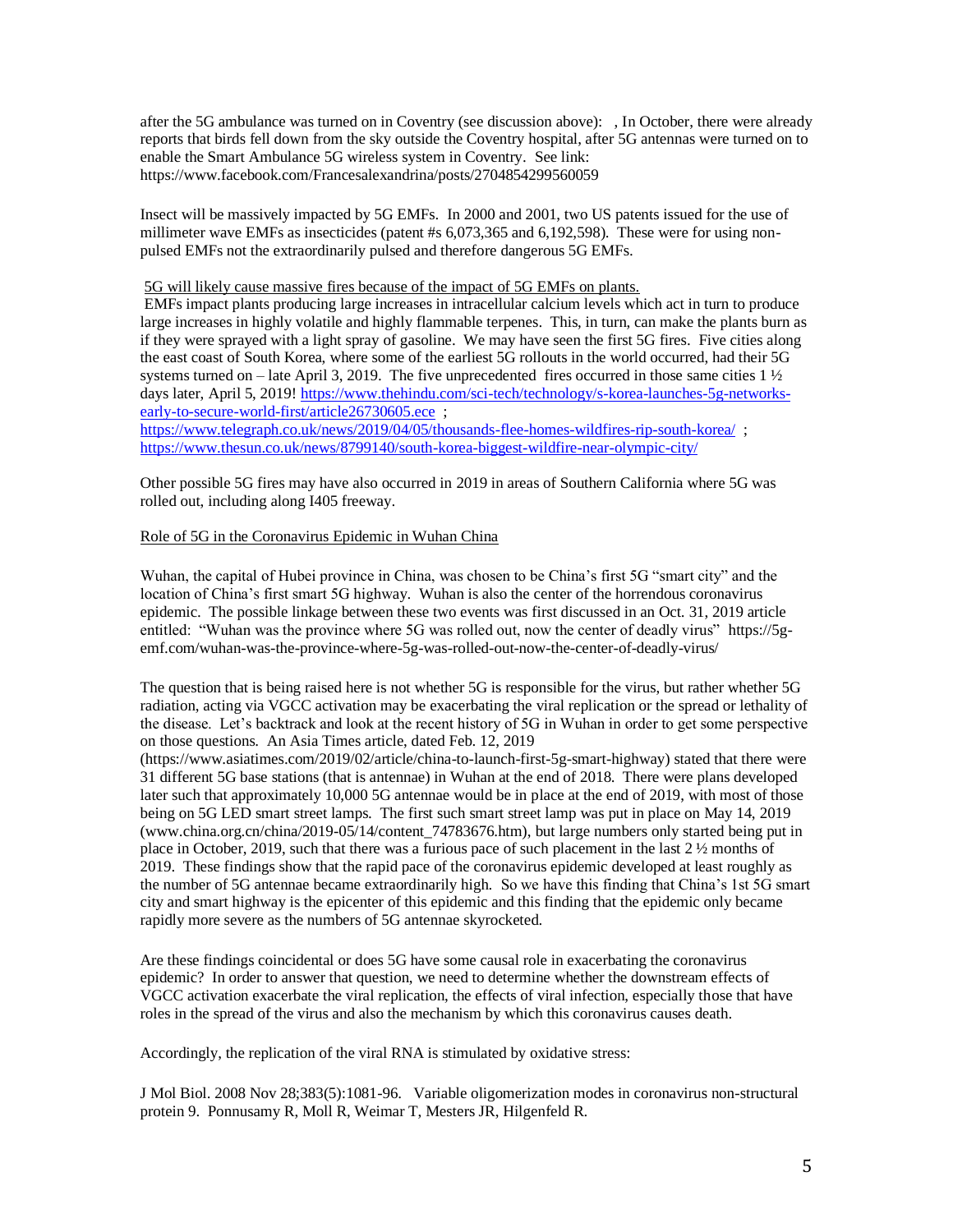Other aspects of viral replication including those involved in the spread of the virus are stimulated by increased intracellular calcium [Ca2+]i, oxidative stress, NF-kappaB elevation, inflammation and apoptosis, each of which are increased following EMF exposure. The first citation below shows an important role of VGCC activation in stimulating coronavirus infection.

Virology. 2020 Jan 2;539:38-48. Porcine deltacoronavirus (PDCoV) modulates calcium influx to favor viral replication. Bai D, et al.

J Virol. 2011 May;85(9):4234-45. Distinct severe acute respiratory syndrome coronavirus-induced acute lung injury pathways in two different nonhuman primate species. Smits SL, et al.

Cell Calcium. 2018 Nov;75:30-41. NAADP-dependent Ca2+ signaling regulates Middle East respiratory syndrome-coronavirus pseudovirus translocation through the endolysosomal system. Gunaratne GS, et al.

J Virol. 2011 May;85(9):4234-45. Distinct severe acute respiratory syndrome coronavirus-induced acute lung injury pathways in two different nonhuman primate species. Smits SL, et al.

Proteome Sci. 2011 Mar 8;9:11. Proteomic analysis of chicken embryonic trachea and kidney tissues after infection in ovo by avian infectious bronchitis coronavirus. Cao Z, et al.

Res Vet Sci. 2015 Jun;100:12-7. Serum biomarkers of oxidative stress in cats with feline infectious peritonitis. Tecles F, et al.

J Infect Dis. 2008 Mar 15;197(6):812-6. Glucose-6-phosphate dehydrogenase deficiency enhances human coronavirus infection. Wu YH et al.

J Virol. 1998 Jun;72(6):4918-24. Transmissible gastroenteritis coronavirus induces programmed cell death in infected cells through a caspase-dependent pathway. Eleouet JF, et al.

The predominant cause of death from this coronavirus is pneumonia. Pneumonia is greatly exacerbated by each of those five downstream effects of VGCC activation, excessive intracellular calcium, oxidative stress, NF-kappaB elevation, inflammation and apoptosis. The first of the citations listed below shows that calcium channel blockers, the same type of drugs that block EMF effects, are useful in the treatment of pneumonia. This predicts that EMFs, acting via VGCC activation, will produce increasingly severe pneumonia and therefore 5G radiation as well as other types of EMFs may well increase pneumonia deaths.

Zheng et al. 2016 Preadmission Use of Calcium Channel Blockers and Outcomes After Hospitalization With Pneumonia: A Retrospective Propensity-Matched Cohort Study. Am J Ther. 2017 Jan/Feb;24(1):e30 e38.

Fang et al. 2017 Pneumolysin-Dependent Calpain Activation and Interleukin-1α Secretion in Macrophages Infected with Streptococcus pneumoniae. Infect Immun. 2017 Aug 18;85(9). pii: e00201-17.

Fettel et al. 2019 Sphingosine-1-phosphate (S1P) induces potent anti-inflammatory effects in vitro and in vivo by S1P receptor 4-mediated suppression of 5-lipoxygenase activity. FASEB J. 2019 Feb;33(2):1711- 1726.

Liu and Shi. 2019 Calcium-activated chloride channel regulator 1 (CLCA1): More than a regulator of chloride transport and mucus production. World Allergy Organ J. 2019 Nov 29;12(11):100077.

Medicine (Baltimore). 2018 Nov;97(45):e13087. N-acetylcysteine improves oxidative stress and inflammatory response in patients with community acquired pneumonia: A randomized controlled trial. Zhang Q, et al.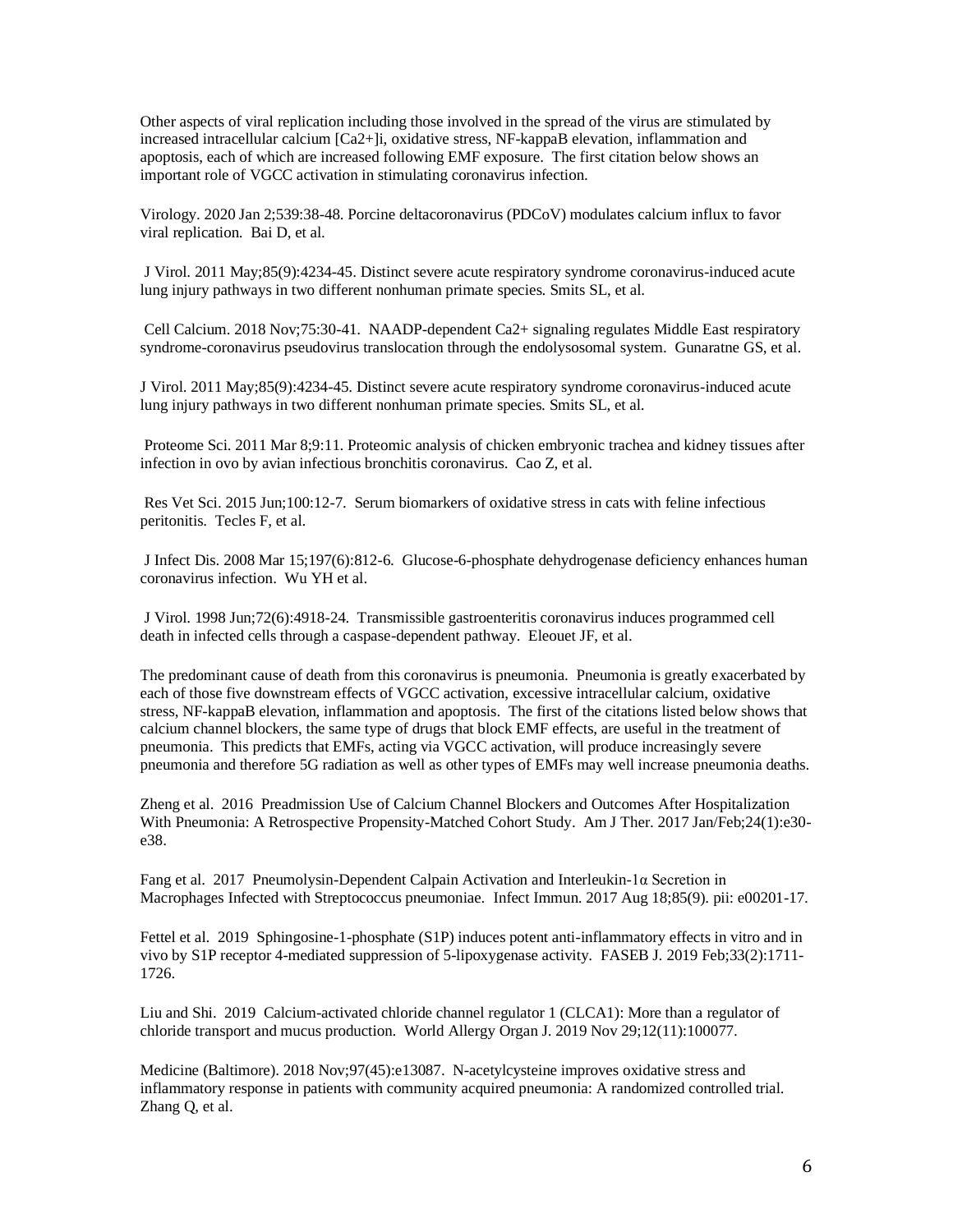Sci Rep. 2018 Oct 18;8(1):15393. Surfactant protein D attenuates acute lung and kidney injuries in pneumonia-induced sepsis through modulating apoptosis, inflammation and NF-κB signaling. Du J, et al.

Curr Neurovasc Res. 2020 Jan 28. MicroRNA (miR)-429 promotes inflammatory injury by targeting kruppel-like factor 4 (KLF4) in neonatal pneumonia. Zhang L, et al.

Life Sci. 2019 Jul 1;228:189-197. Long noncoding RNA SNHG16 targets miR-146a-5p/CCL5 to regulate LPS-induced WI-38 cell apoptosis and inflammation in acute pneumonia. Zhou Z, et al.

These all argue that 5G radiation is likely to greatly exacerbate the spread of the coronavirus and to greatly increase the lethality of the infections produced by it. The good news is that it is likely that those of us that live in areas with no 5G radiation and who avoid other EMFs wherever possible will probably escape much of the impacts of this prospective global pandemic. It is highly probable that one of the best things Wuhan can do to control the epidemic in the city is to turn off the 4G/5G system.

In summary, we have a series of 5G linked events that have occurred in more than one situation, where we have plausible mechanisms by which 5G radiation can cause them and where we know that counter arguments are based on "safety guidelines" which fail to predict biological effects and are, therefore, fraudulent. These include:

- 1. Neurological/neuropsychiatric effects reported both in Switzerland and in Stuttgart Germany, effects similar to but more severe than effects caused by other EMF exposures.
- 2. Three suicides within 11 days of each other in the first 5G ambulance personnel.
- 3. Cardiac effects also reported in both in Switzerland and in Stuttgart Germany, effects similar to those found in in humans in following other EMF exposures as well as in animal experimental studies.
- 4. Two cases of massive, almost instantaneous 5G bird sudden cardiac death effects, one in the Netherlands and one in the UK.
- 5. We have cases of mass panic in cattle, as well as unusual aggressive behavior in cattle and sheep.
- 6. We have multiple cases of human limb birth defects in France and Germany.
- 7. We have multiple cases of apparent 5G fires in Korea and in Southern California.
- 8. We have large apparent increases in EHS in Stuttgart Germany. While this is a single example, to my knowledge, similar although more slowly developing examples of EHS have been shown to occur in occupational EMF exposure studies and in the two smart meter studies. The case may be weaker here, because it is based solely on the Stuttgart example, but is still substantial.
- 9. Four downstream effects produced by EMFs acting via VGCC activation, oxidative stress, NFkappaB elevation, inflammation and apoptosis greatly stimulate both coronavirus infectious process, including aspects involved in viral spreading and also pneumonia, the predominant cause of death in the Wuhan coronavirus epidemic. It follows from this that the "coincidence" that Wuhan, China's first smart 5G city and location of China's first 5G highway and the other "coincidence" that the epidemic was first discovered when high 5G antenna densification started, with the severity of the epidemic and death rate increasing very rapidly as circe 8,000 5G antennae were built all over the city of Wuhan. It is, therefore, highly probable that these are not coincidences but rather involve causal roles of 5G EMFs.

In each of these cases, as stated above, we have plausible mechanisms by which each of them can be produced by 5G EMF exposure and where all contrary claims based on "safety guidelines" are simply fraudulent. In the eight of these of these effects (#8 being an apparent exception), we have a *prima facie* case for 5G causation.

And let me repeat that any effects seen with the initial "rollout" of 5G radiation will be a tiny fraction of those predicted by a mature 5G system interacting with the "internet of things" because any initial 5G system has very little to communicate with on initial rollout and therefore will produce only a tiny fraction of highly pulsed EMF effects of such a mature system. The very high impacts of modulating and nonmodulating pulses mean that the extraordinarily high level of modulating pulses in 5G radiation, with those pulses communicating vast amounts of information per second, means that 5G radiation is vastly more